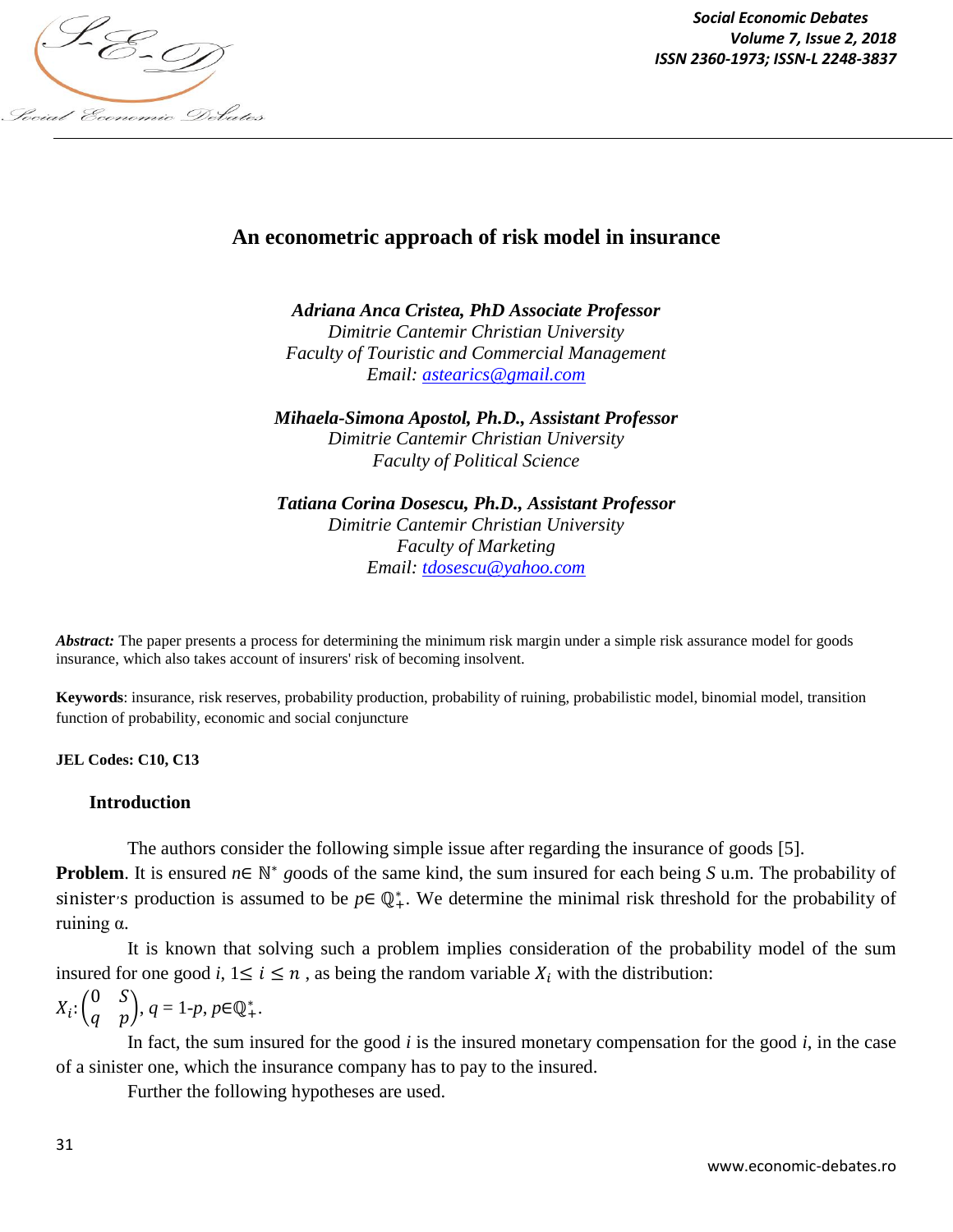

I1.  $X_1, \ldots, X_n$  are independent random variables with the same distribution;

I2. The average value principle is applied, according to which the premium of insurance is equal to the average compensation.

Based on the hypothesis I1, the total compensation paid by the insurer in the case of sinister is modeled by the random variable  $Y = \sum_{i=1}^{n} X_i$ , which has:

 $M(Y) = n \cdot p \cdot S$ ,  $V(Y) = n \cdot p \cdot q \cdot S^2$  și σ=*S*· $\sqrt{npq}$ .

Based on the I2 hypothesis, the total premium of insurance , denoted by Pnt is:  $Put = M(Y) = n \cdot p \cdot S.$ 

Then **the reserve fund**, denoted by *R*, is defined by inequality:

 $P(Y - Pnt > R) \leq \alpha$ ,

where  $\alpha$  is an accepted value, for example  $\alpha \in \{0,005,0,001,0,01\}.$ 

The algorithm for determining the minimal threshold of the risk reserve, as demonstrated in [5, p.115],

is:

**Step 1**. Determine from the table of the normal distribution  $z_{1-\alpha}$ , the quantile of order 1- $\alpha$ ;

**Step 2**. Determine

 $\sigma=\sqrt{V(Y)}$ ;

**Step 3**. Determine the minimal threshold of the risk reserve, denoted by  $R_{\text{min}}$ , with the formula:

 $R_{\min} = \sigma \cdot z_{1-\alpha} \cdot \sqrt{n}.$ 

# **The econometric approach of the probabilistic modeling**

a) First, it is found that solving the above problem uses the random variables  $X_1, \ldots, X_n$ , without indicating the probability field where they are defined, so the probability *P* from the definition of the reserve fund is not specified.

b) Secondly, the probabilistic modeling used does not take into account the risk that in the near future, some insured become insolvent, as the socio-economic environment has changed.

To eliminate the objection a) observing that any random variable  $X_i$  has two values (is dichotomous), we will attach his, in a canonical way, a urn *U* with the balls of two color, which has the probabilistic model the binomial model (*B*,*P*(*B*), **P**), where  $B = {\omega_1, \omega_2}$ , *P*(*B*) is the set of subsets of the *B*, **P**: *P*(*B*) $\rightarrow$ [0,1], **P**({ $\omega_1$ })=*q*, **P**({ω<sub>2</sub>})=*p*,  $X_i$ : (*B*, *P*(*B*), **P** )→(ℝ,  $B_{\mathbb{R}}$ ),  $X_i(\omega_1) = 0$ ,  $X_i(\omega_2) = S$ ,  $P(X_i = 0) = P(\{\omega_1\}) = q$  și  $P(X_i = S) = P(\{\omega_2\})$ =*p*.

To eliminate the objection b) we believe that, in general, the clients of an insurance company live in a time-varying socio-economic environment, he can cross various conjunctures, among which for some may be favorable, in the sense that they allow them to pay the premiums of insurance and in this case, such a conjuncture will be called **favorable** and marked by CF.

Other circumstances may be **unfavorable**, such unfavorable circumstance being marked by CNF.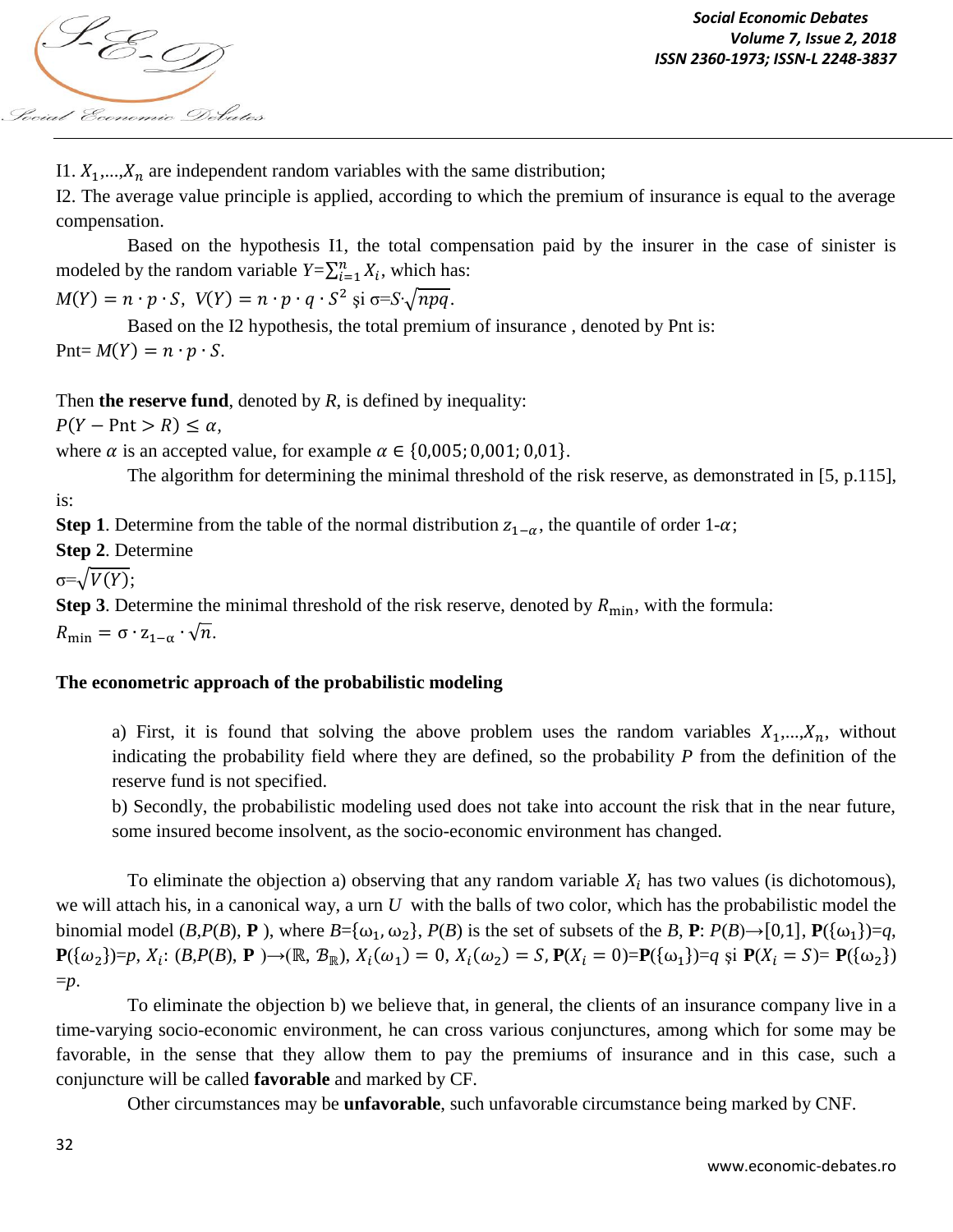

We further consider the following dichotomous hypothesis.

I3. A conjuncture is either favorable or unfavorable.

According to the hypothesis I3, if *Z* is the random variable that probabilistically models the state of the socioeconomic environment in which there are clients, then his repartition is:

$$
Z:\begin{pmatrix}0&1\\ \beta&\gamma\end{pmatrix},\ \beta=1-\gamma,\ \gamma\in\mathbb{Q}_+^*,
$$

where 0 denotes CNF, and 1 denotes CF. We also use the following hypothesis.

I4. *n⋅ p* = *m* ∈N<sup>\*</sup> și *n⋅ γ* = δ ∈N<sup>\*</sup>, *n* being the number of insured goods. Based on the I4 hypothesis we assign to the random variable *Z* a Bernoulli urn  $U_z$  with *n*- $\delta$  red balls and  $\delta$  yellow balls, which has the probabilistic model the binomial model  $(B_Z, P(B_Z), P_Z)$ , where  $B_Z = {\omega_1, \omega_2}$ ,  $P(B_Z)$  is the set of subsets of the  $B_Z$ ,  $P_Z$ :  $P(B_Z) \rightarrow [0,1], \mathbf{P_Z} (\{\omega_1\}) = \beta, \mathbf{P_Z} (\{\omega_2\}) = \delta, Z : (B_Z, P(B_Z), \mathbf{P_Z}) \rightarrow (\mathbb{R}, \mathcal{B}_{\mathbb{R}}), Z(\omega_1) = 0, Z(\omega_2) = 1, \mathbf{P_Z} (Z = 0) = \mathbf{P_Z}$  $({\omega_1})=\beta$  and  $P_Z$   $(Z = 1) = P_Z$   $({\omega_2}) = \gamma$ .

Also based on the I4 hypothesis, the urn *U* has *n* balls, of which *n-m* have the color 1 and *m* have the color 2.

Because of the conjunctures of the socio-economic environment through which clients pass and which they are influencing the insurance of goods, between the random variable *Z* and the random variables  $X_1, ..., X_n$ there is a link, although they are defined on different fields of probability.

This link is a dependency because it refers to the fact that the values of the random variable *Z* change the probability with which each of the random variable  $X_1, \ldots, X_n$  takes values.

For probabilistic modeling of this dependence we consider the system  $T$  formed with the urns  $U<sub>Z</sub>$  and U as well as the following hypothesis.

I5. From the *T* system, random extractions are executed following the following rules:

i) an extraction from the *T* system consists of a extraction of a ball from the urn  $U_z$  followed by a extraction of a ball from the urn *U*;

ii) if the ball extracted from the urn  $U_z$  is yellow, then the urn  $U$  retains its structure before extraction a ball;

iii) (Penality) if the ball extracted from the urn  $U_z$  is red, then in the urn *U* are inserted *k*,  $k \in \mathbb{N}^*$ , balls of color 1 and after that extract a ball.

# **Determining the distribution of the random variable** *Y*

The authors want to find the distribution of the random variable *Y* after *N* extractions from the *T* system, using the hypothesis I5 and where  $Y = \sum_{i=1}^{n} X_i$ .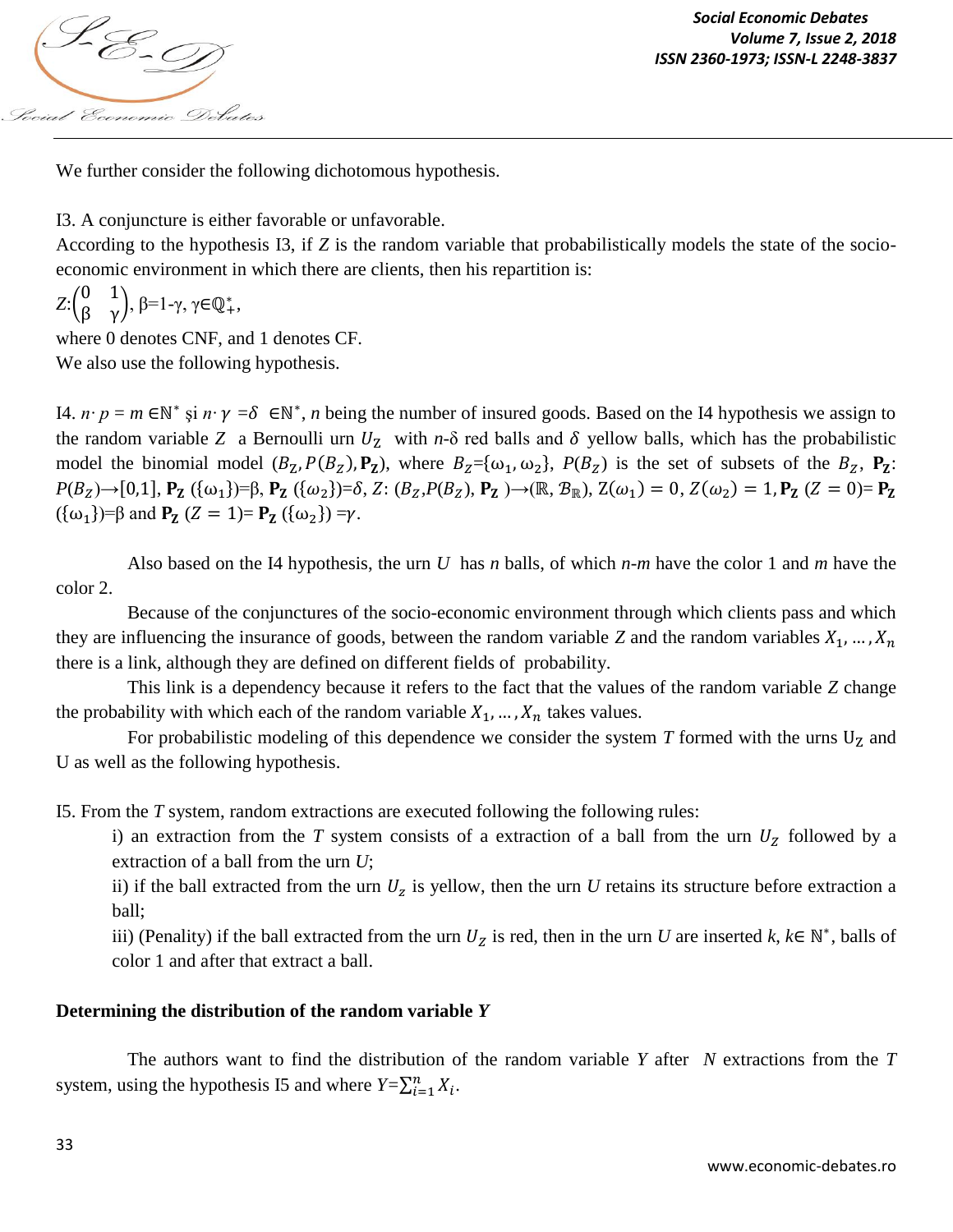

First, to simplify writing, we consider  $\omega_1 \equiv 0$  si  $\omega_2 \equiv 1$ . As a result, *B*={0,1}, where the atom {0} is the analog in the binomial model  $(B, P(B), P)$  of the event " is randomly extracted from the urn *U* a ball of color 1", and the atom  $\{1\}$  is the analog of the event " is randomly extracted from the urn *U* a ball of color 2". At the first extraction from the *T* system, the probabilistic model of the urn  $U_z$  is  $(B_z, P(B_z), P_z)$ , and the probabilistic model of the urn U is  $(B, P(B), {P_{(b)} | b' \in B_Z}$ , where:

$$
\mathbf{P}_{(b\cdot)}(\{0\}) = \begin{cases} \frac{n+k-m}{n+k}, b = 0 \\ \frac{n-m}{n}, b = 1 \end{cases} \quad \text{si } \mathbf{P}_{(b\cdot)}(\{1\}) = \begin{cases} \frac{m}{n+k}, b = 0 \\ \frac{m}{n}, b = 1 \end{cases}.
$$

Let  $Q_1$  be the transition function of probability from  $(B_Z, P(B_Z))$  to  $(B, P(B))$ . Then:  $Q_1(b', A)$ :  $B_Z \times P(B) \rightarrow [0, 1], Q_1(b', \cdot) = P_{(b')}(\cdot), Q_1(b', \{b\}) = P_{(b')}(\{b\}), b'$ 

It follows that the probabilistic model of the first extraction in the *T* system is:  $(B_Z \times B, P(B_Z \times B), P_1)$ , where  $P_1$ :  $P(B_Z \times B) \rightarrow [0,1], P_1(\cdot) = P_Z \otimes Q_1(\cdot)$ ,  $\forall (b', b) \in B_Z \times B$  it is true  $P_1(\{(b', b)\}) = P_Z(\{b'\}) \cdot Q_1(b', \{b\}) = P_Z(\{b'\}) \cdot P_{(b')}(\{b\}) =$ =  $\overline{\mathcal{L}}$  $\mathbf{I}$  $\mathbf{I}$  $\overline{1}$  $\int \beta \cdot \frac{n}{n}$  $\frac{+k-m}{n+k}$ , b<sup>,</sup>  $\beta \cdot \frac{m}{\cdots}$  $\frac{m}{n+k}$ , b<sup>,</sup>  $\gamma \cdot \frac{n}{2}$  $\frac{-m}{n}$  ,  $b^{\prime}$  $\gamma \cdot \frac{m}{n}$  $\frac{m}{n}$ , b .

At the second extraction from the *T* system, the probabilistic model of the urn  $U_z$  is  $(B_z \times B_z, P(B_z \times B_z))$  $B_z$ ),  $P_z \otimes P_z$ ), i.e. the product of the probabilistic model  $(B_z, P(B_z), P_z)$  with itself, because the structure of the  $U<sub>Z</sub>$  urn is invariant to the extractions from the system  $T$  where:

 ${\bf P}_Z \otimes {\bf P}_Z : P(B_Z \times B_Z) \rightarrow [0,1], {\bf P}_Z \otimes {\bf P}_Z (\{(b'_1, b'_2)\}) = {\bf P}_Z (\{b'_1\}) \cdot {\bf P}_Z (\{b'_2\}), \forall (b'_1, b'_2) \in B_Z \times B_Z.$ 

The probabilistic model of the urn *U* at the second extraction, knowing the results of the two extractions in the urn U<sub>Z</sub> is  $(B, P(B), \{P_{(b_1', b_2')}| (b_1', b_2') \in B_Z \times B_Z \}$ , where:

$$
\forall (b'_1, b'_2) \in B_Z \times B_Z, \mathbf{P}_{(b'_1, b'_2)}: P(B) \to [0, 1], \mathbf{P}_{(b'_1, b'_2)}(\{0\}) = \begin{cases} \frac{n+2k-m}{n+2k}, (b'_1, b'_2) = (0, 0) \\ \frac{n+k-m}{n+k}, (b'_1, b'_2) \in \{(0, 1), (1, 0)\}, \\ \frac{n-m}{n}, (b'_1, b'_2) = (1, 1) \end{cases}
$$

$$
\mathbf{P}_{(b'_1, b'_2)}(\{1\}) = \begin{cases} \frac{m}{n+k}, (b'_1, b'_2) = (0, 0) \\ \frac{m}{n+k}, (b'_1, b'_2) = (0, 0) \\ \frac{m}{n}, (b'_1, b'_2) = (1, 1) \end{cases}
$$

The probabilistic model of the urn *U* in the case of two extractions, knowing the results of the extractions from the urn  $U<sub>Z</sub>$  is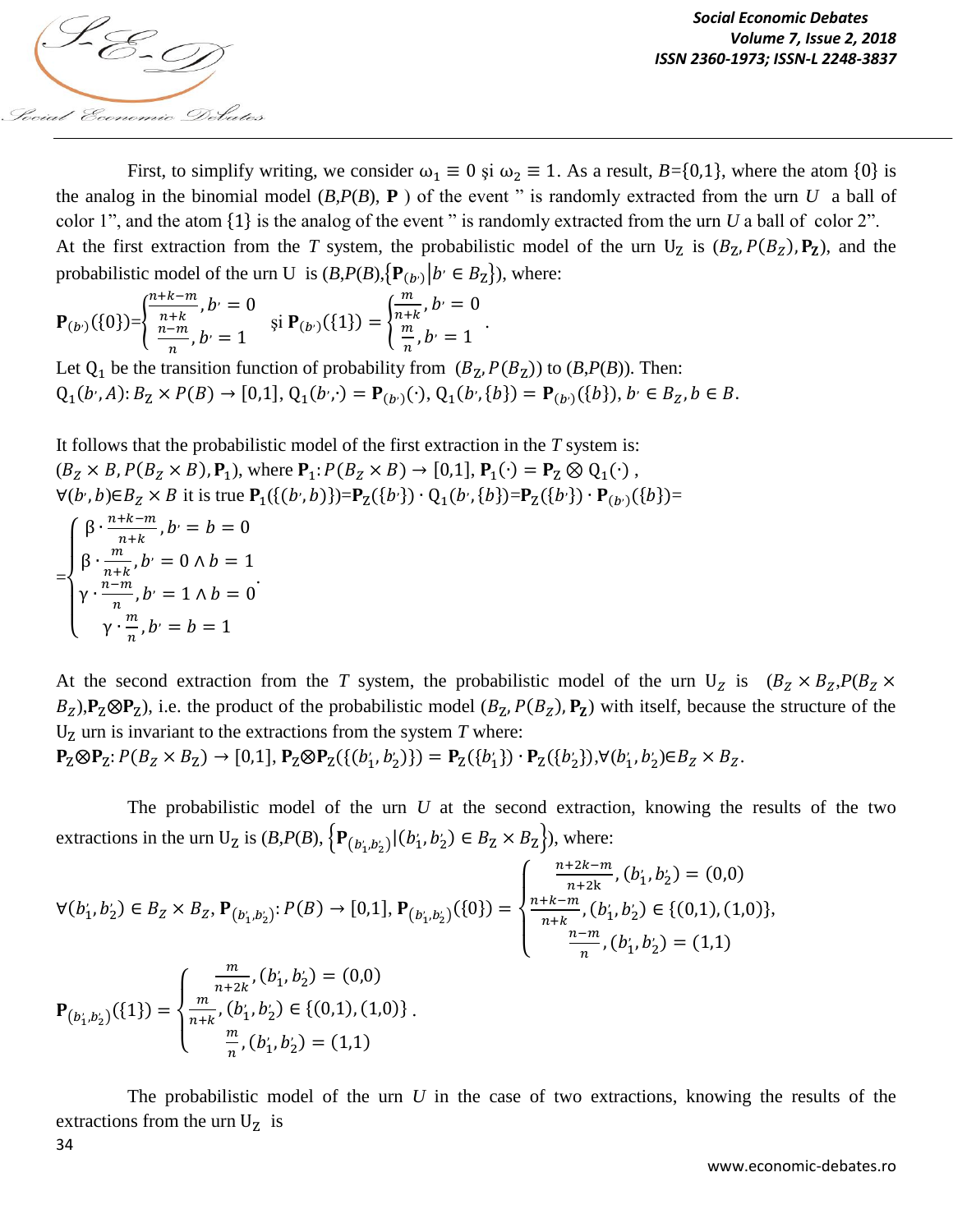

$$
(B \times B, P(B \times B), \{P_{(b'_1)} \otimes P_{(b'_1, b'_2)} | (b'_1, b'_2) \in B_Z \times B_Z \}), \text{ where:}
$$
  
\n
$$
P_{(b'_1)} \otimes P_{(b'_1, b'_2)} : P(B \times B) \to [0, 1], \forall (b'_1, b'_2) \in B_Z \times B_Z,
$$
  
\n
$$
P_{(b'_1)} \otimes P_{(b'_1, b'_2)} (\{(b_1, b_2)\}) = P_{(b'_1)} (\{b_1\}) \cdot P_{(b'_1, b'_2)} (\{b_2\}), \forall (b'_1, b'_2) \in B_Z \times B_Z.
$$

As a result, the transition function of probability from  $(B_Z \times B_Z, P(B_Z \times B_Z))$  to  $(B \times B, P(B \times B))$ , denoted by  $Q_2$ , is:

 $Q_2((b'_1, b'_2), A) : (B_Z \times B_Z) \times P(B \times B) \to [0, 1], Q_2((b'_1, b'_2), \cdot) = P_{(b'_1)} \otimes P_{(b'_1, b'_2)}(\cdot)$  and  $\forall (b_1, b_2) \in$ it is true

$$
Q_2((b'_1, b'_2), \{(b_1, b_2)\}) = P_{(b'_1)}(\{b_1\}) \cdot P_{(b'_1, b'_2)}(\{b_2\}) = Q_1(b'_1, \{b_1\}) \cdot P_{(b'_1, b'_2)}(\{b_2\}).
$$

It follows that the probabilistic model of the second extraction in the *T* system is:  $(B_Z \times B_Z \times B \times B, P(B_Z \times B_Z \times B \times B), P_2), P_2: P(B_Z \times B_Z \times B \times B) \rightarrow [0,1],$  $P_2(\cdot) = (P_{Z} \otimes P_{Z}) \otimes Q_2(\cdot)$  and  $\forall (b'_1, b'_2, b_1, b_2) \in B_Z \times B_Z \times B \times B$  it is true  ${\bf P}_2(\{(b'_1, b'_2, b_1, b_2)\}) = {\bf P}_2(\{b'_1\}) \cdot {\bf P}_2(\{b'_2\}) \cdot {\bf Q}_2((b'_1, b'_2), \{(b_1, b_2)\}) =$  $= P_{Z}(\{b'_{2}\}) \cdot P_{1}(\{(b'_{1}, b_{1})\}) \cdot P_{(b'_{1}, b'_{2})}(\{b_{2}\}).$ 

**PROPOSITION**. The probabilistic model of *N* extractions from the system *T*,  $N \in \mathbb{N}^* \setminus \{1\}$ , is:  $(\prod_{i=1}^{N} B_{Z} \times \prod_{i=1}^{N} B, P(\prod_{i=1}^{N} B_{Z} \times \prod_{i=1}^{N} B), P_{N}),$  $\mathbf{P}_N(\cdot) = (\otimes_{i=1}^N \mathbf{P}_Z) \otimes Q_N$  and  $\forall (b'_1, \dots, b'_N, b_1, \dots, b_N) \in \prod_{i=1}^N B_z \times \prod_{i=1}^N B$  it is true  ${\bf P}_N(\{(b_1',...,b_N',b_1,...,b_N)\}) = \left(\prod_{i=1}^N {\bf P}_{\rm Z}(\{b_i'\})\right) \cdot Q_N((b_1',...,b_N'),\{(b_1,...,b_N)\})$ , where  $Q_N((b'_1, ..., b'_N), \{(b_1, ..., b_N)\}) = Q_{N-1}((b'_1, ..., b'_{N-1}), \{(b_1, ..., b_{N-1})\}) \cdot P_{(b'_1, ..., b'_N)}(\{b_N\})$ and  $P_{(b'_1,...,b'_N)}(\{0\}) = \frac{n}{n}$  $\frac{1+k\cdot r_N-m}{n+k\cdot r_N}$ ,  $\mathbf{P}_{(b'_1,...,b'_N)}(\{1\}) = \frac{m}{n+k}$  $\frac{m}{n+k\cdot r_N}$ ,  $r_N = card\{b_i = 0 | i = \overline{1,N}\},\,$  $P_{Z}(\{0\}) = \beta$ ,  $P_{Z}(\{1\}) = \gamma$ .

The demonstration is done by mathematical induction in relation to *N*.

**COROLLARY**. For  $N \in \mathbb{N}^* \setminus \{1\}$  and any  $(b'_1, ..., b'_N, b_1, ..., b_N) \in \prod_{i=1}^N B_z \times \prod_{i=1}^N B_i$ , we have the formula (\*):  $\mathbf{P}_N(b'_1, ..., b'_N, b_1, ..., b_N) = \prod_{i=1}^N \mathbf{P}_\mathbf{Z}(\{b'_i\}) \cdot \mathbf{P}_{(b'_1)}(\{b_1\}) \cdot \mathbf{P}_{(b'_1, b'_2)}(\{b_2\}) \cdot ... \cdot \mathbf{P}_{(b'_1, ..., b'_N)}(\{b_N\}).$ Because *Y*:  $(\prod_{i=1}^{N} B_{\mathbf{Z}} \times \prod_{i=1}^{N} B_{i}, P(\prod_{i=1}^{N} B_{\mathbf{Z}} \times \prod_{i=1}^{N} B_{i}), \mathbf{P}_{N}) \rightarrow (\mathbb{R}, \mathcal{B}_{\mathbb{R}})$ the distribution of *Y* is:  $Y: S \cdot \begin{pmatrix} 0 \\ n \end{pmatrix}$  $\overline{p}$ ... ... ...  $\cdots p_N$ ,  $p_k = P_N(Y = k)$ . For  $k \in \{1, ..., N-1\}$  we define: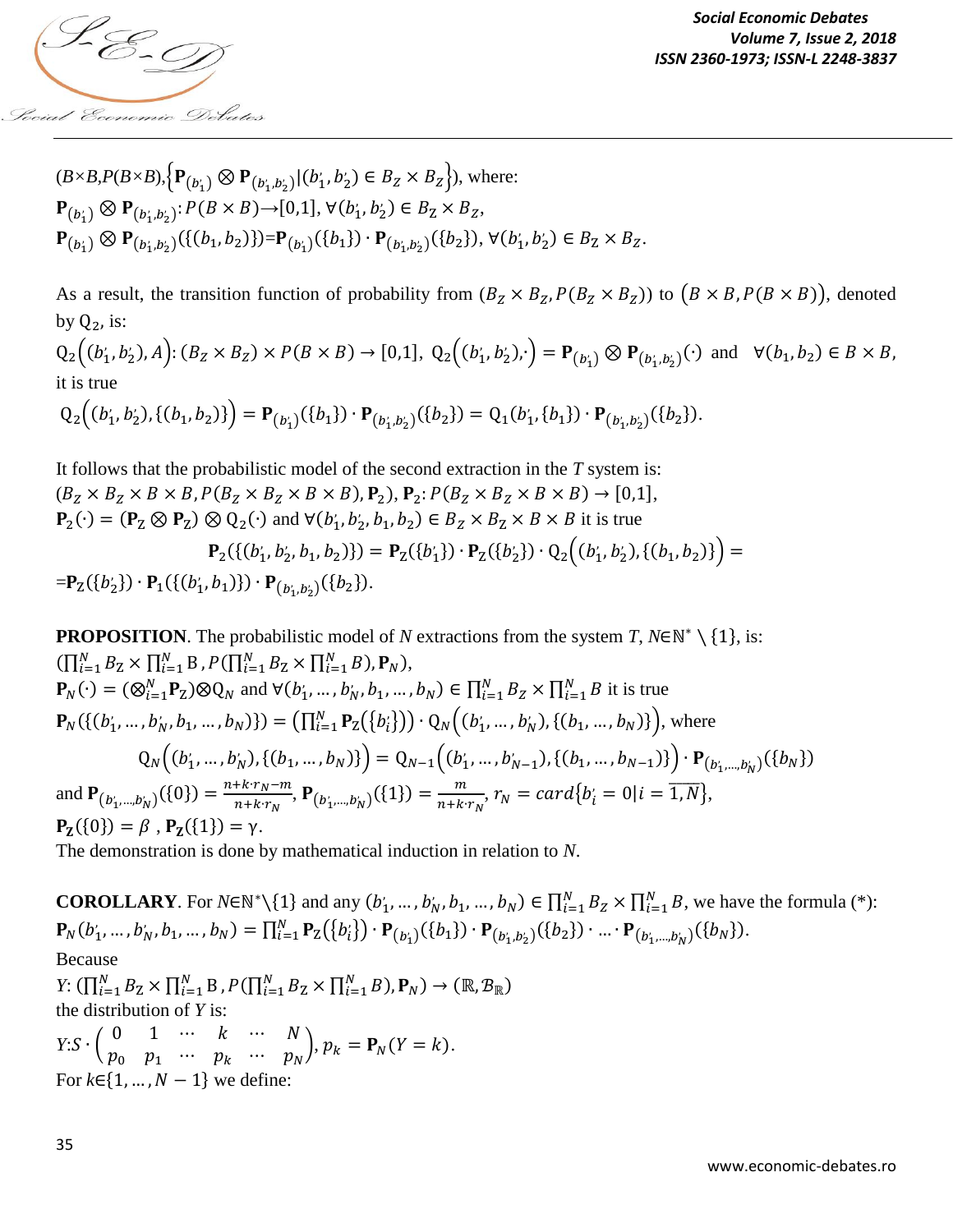

$$
A_k = \left\{ \begin{pmatrix} b_{i_1}, \dots, b_{i_k} \end{pmatrix} \Big| 1 \le i_1 < \dots < i_k \le N, b_{i_j} = 1, \forall j = \overline{1, k} \land b_i = 0, \forall i \notin \{i_1, \dots, i_k\}, \begin{cases} i = \overline{1, N} \end{cases} \right\}
$$

and it is noticed that the number of subsets  $A_k$  is  $\binom{N}{k}$  $\binom{N}{k}$ .

Then

$$
p_k = \sum_{A_k} \Biggl( \sum_{\substack{b'_i \in \{0,1\} \\ i = \overline{1,N}}} \mathbf{P}_N \biggl( \biggl\{ \bigl( b'_1, \ldots, b'_N, b_1, \ldots, b_{i_1}, \ldots, b_{i_2}, \ldots, b_{i_k}, \ldots, b_N \bigr) \biggr\} \Biggr).
$$

Also

$$
p_0 = \sum_{\substack{b'_i \in \{0,1\} \\ i = \overline{1,N}}} \mathbf{P}_N(\{(b'_1, \ldots, b'_N, 0, \ldots, 0)\}), p_N = \sum_{\substack{b'_i \in \{0,1\} \\ 0 < i = \overline{1,N}}} \mathbf{P}_N(b'_1, \ldots b'_N, 1, \ldots, 1).
$$

It follows that the total premium of insurance is determined for *N*=*n* and it is Pnt= $M(Y) = S \cdot \sum_{k=0}^{N} k \cdot p_k$ .

Finally, the algorithm for determining the minimal threshold of the risk reserve is applied.

#### **Numeric example**

For *n=*5, *k=*1, *m*=1 and *S*=1000 u.m. to determine, with the above method, the minimal threshold of the risk reserve, knowing that  $\beta = \frac{1}{5}$ ,  $\gamma = \frac{4}{5}$  $\frac{4}{5}$  and α=0,005.

First, the distribution of the random variable *Y* must be determined, calculating the probabilities  $P_5$ , with formula (\* ), where:

$$
\mathbf{P}_{(b'_1,\dots,b'_j)}(\{0\}) = \frac{4+r_j}{5+r_j}, \quad \mathbf{P}_{(b'_1,\dots,b'_j)}(\{1\}) = \frac{1}{5+r_j}, \quad 1 \le j \le 5, \quad r_j = \text{card}\{b'_i = 0 | i = \overline{1,j}\}.
$$

The following distribution of the random variable *Y* is obtained:

$$
\mathrm{Y}\text{: }S\text{: } \Big(\begin{matrix}0&1&2&3&4&5\\0.36869&0.40809&0.1881&0.03446&0.00045&0.00021\end{matrix}\Big).
$$

Then  $M(Y) = 0.89052 S$ ;  $V(Y) = 0.69005 S^2$ ;  $z_{1-0.005} = 2.58$ ;  $\sigma = 0.83069 S$ ;  $R_{\text{min}} = 4792,32$  u.m..

With the classic approach, the minimal threshold of the risk reserve is get:

$$
R_{\text{min}}^{\text{c}} = 2307,62 \text{ m}.
$$
 u...

The econometric approach also takes into account the risk with policyholders face, in addition to the risk producing a sinister, what justifies the inequality  $R_{min} > R_{min}^c$ .